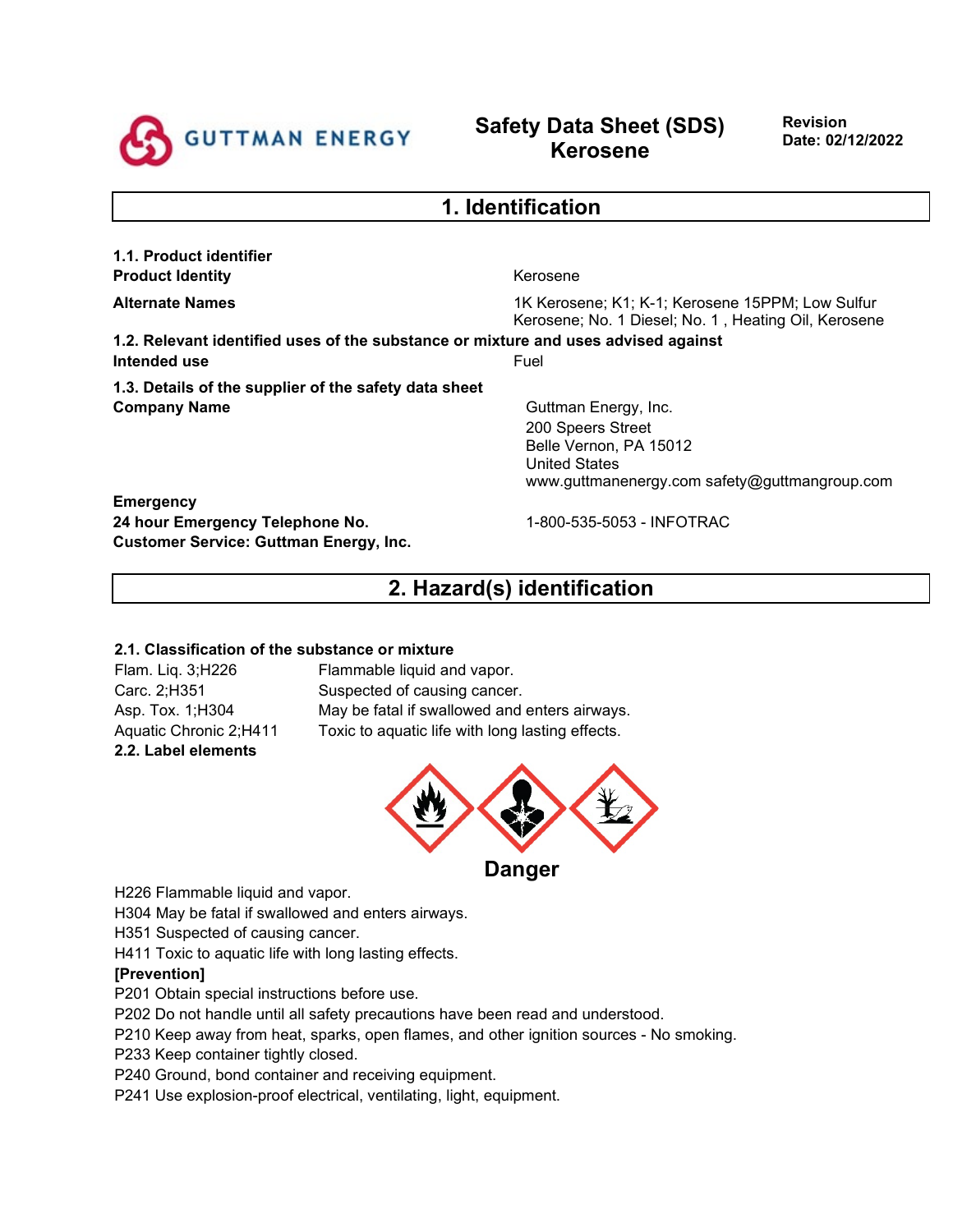P242 Use only non-sparking tools.

P243 Take precautionary measures against static discharge.

P273 Avoid release to the environment.

P280 Wear protective gloves, eye protection, face protection.

#### **[Response]**

P301+310 IF SWALLOWED: Immediately call a POISON CENTER, doctor or physician.

P303+361+353 IF ON SKIN (or hair): Remove, take off immediately all contaminated clothing. Rinse skin with water, shower.

P308+313 IF exposed or concerned: Get medical advice or attention.

P331 Do NOT induce vomiting.

P370+378 In case of fire: Use extinguishing media listed in section 5 of SDS for extinction.

P391 Collect spillage.

## **[Storage]**

P403+235 Store in a well ventilated place. Keep cool.

P405 Store locked up.

#### **[Disposal]**

P501 Dispose of contents or container in accordance with local and national regulations.

## **3. Composition/information on ingredients**

This product contains the following substances that present a hazard within the meaning of the relevant State and Federal Hazardous Substances regulations.

| Ingredient/Chemical Designations   | Weight % | <b>GHS Classification</b> | <b>Notes</b> |
|------------------------------------|----------|---------------------------|--------------|
| Kerosene (petroleum)               | 100      | Asp. Tox. 1:H304          | ----         |
| <b>CAS Number:</b><br>0008008-20-6 |          |                           |              |
| Naphthalene                        | 1 - 5    | Carc. 2:H351              | ----         |
| <b>CAS Number:</b><br>0000091-20-3 |          | Acute Tox. 4:H302         |              |
|                                    |          | Aquatic Acute 1:H400      |              |
|                                    |          | Aquatic Chronic 1:H410    |              |

The specific chemical identity and/or exact percentage (concentration) of composition has been withheld as a trade secret. \*PBT/vPvB - PBT-substance or vPvB-substance.

The full texts of the phrases are shown in Section 16.

## **Section 4. First aid measures**

#### **4.1. Description of first aid measures**

| General           | In all cases of doubt, or when symptoms persist, seek medical attention.<br>Never give anything by mouth to an unconscious person.                                                                                                         |
|-------------------|--------------------------------------------------------------------------------------------------------------------------------------------------------------------------------------------------------------------------------------------|
| <b>Inhalation</b> | Remove to fresh air, keep patient warm and at rest. If breathing is irregular or stopped, give<br>artificial respiration. If unconscious, place in the recovery position and obtain immediate<br>medical attention. Give nothing by mouth. |
| <b>Eyes</b>       | Irrigate copiously with clean water for at least 15 minutes, holding the eyelids apart and<br>seek medical attention.                                                                                                                      |
| <b>Skin</b>       | Remove contaminated clothing. Wash skin thoroughly with soap and water or use a<br>recognized skin cleanser.                                                                                                                               |
| Ingestion         | If swallowed obtain immediate medical attention. Keep at rest. Do NOT induce vomiting.                                                                                                                                                     |
|                   | 4.2. Most important symptoms and effects, both acute and delayed                                                                                                                                                                           |
| Overview          | Possible cancer hazard. Contains an ingredient which may cause cancer based on animal<br>data (See Section 3 and Section 15 for each ingredient). Risk of cancer depends on                                                                |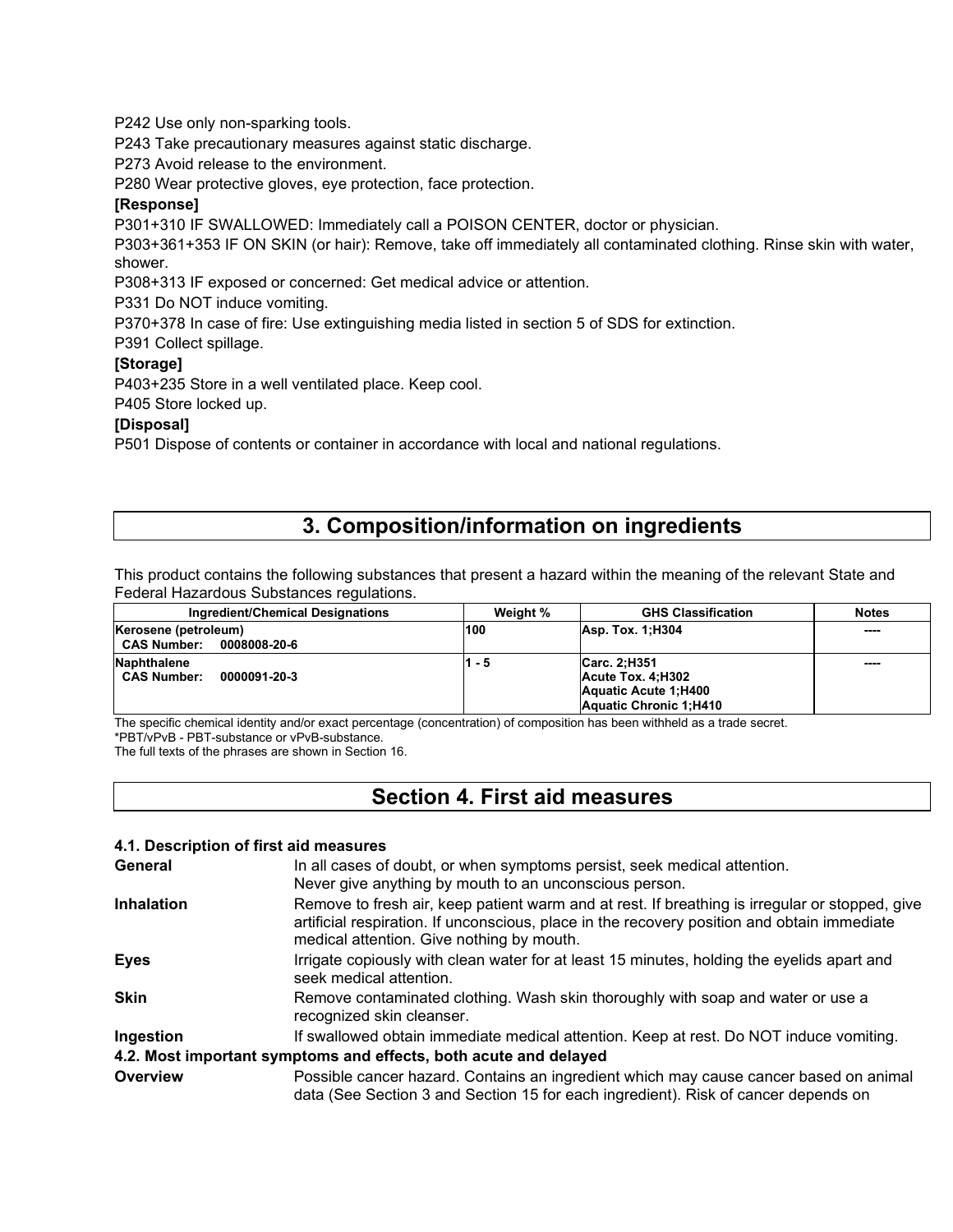duration and level of exposure.

Treat symptomatically. Exposure to solvent vapor concentrations from the component solvents in excess of the stated occupational exposure limits may result in adverse health effects such as mucous membrane and respiratory system irritation and adverse effects on the kidneys, liver and central nervous system. Symptoms include headache, nausea, dizziness, fatigue, muscular weakness, drowsiness and in extreme cases, loss of consciousness.

Repeated or prolonged contact with the preparation may cause removal of natural fat from the skin resulting in dryness, irritation and possible non-allergic contact dermatitis. Solvents may also be absorbed through the skin. Splashes of liquid in the eyes may cause irritation and soreness with possible reversible damage. Check section 2.2 (GHS Label Elements) for further details.

## **Section 5. Fire-fighting measures**

## **5.1. Extinguishing media**

Suitable Extinguishing Media • CAUTION: For mixtures containing a high percentage of an alcohol or polar solvent, alcohol-resistant foam may be more effective.

SMALL FIRES: Dry chemical, CO2, water spray or alcohol-resistant foam. LARGE FIRES: Water spray, fog or alcohol-resistant foam.

Unsuitable Extinguishing Media • Avoid using direct water stream.

#### **5.2. Special hazards arising from the substance or mixture**

Hazardous decomposition: High temperatures and fires may produce such toxic substances as carbon monoxide and carbon dioxide.

Keep away from heat, sparks, open flames, and other ignition sources - No smoking.

Keep container tightly closed.

Ground, bond container and receiving equipment.

Use explosion-proof electrical, ventilating, light, equipment.

Use only non-sparking tools.

Take precautionary measures against static discharge.

## **5.3. Advice for fire-fighters**

As with all fires, wear positive pressure, self-contained breathing apparatus, (SCBA) with a full face piece and protective clothing. Persons without respiratory protection should leave area. Wear SCBA during clean-up immediately after fire. No smoking.

HIGHLY FLAMMABLE: Will be easily ignited by heat, sparks or flames. Containers may explode when heated. Many liquids are lighter than water. Vapors may form explosive mixtures with air. Most vapors are heavier than air. They will spread along ground and collect in low or confined areas (sewers, basements, tanks). Vapors may travel to source of ignition and flash back. Vapor explosion hazard indoors, outdoors or in sewers. Runoff to sewer may create fire or explosion hazard.

Move containers from fire area if you can do it without risk. Wear positive pressure self-contained breathing apparatus (SCBA). Structural firefighters' protective clothing provides limited protection in fire situations ONLY; it is not effective in spill situations where direct contact with the substance is possible. Wear chemical protective clothing that is specifically recommended by the manufacturer. It may provide little or no thermal protection.

**ERG Guide No.** 128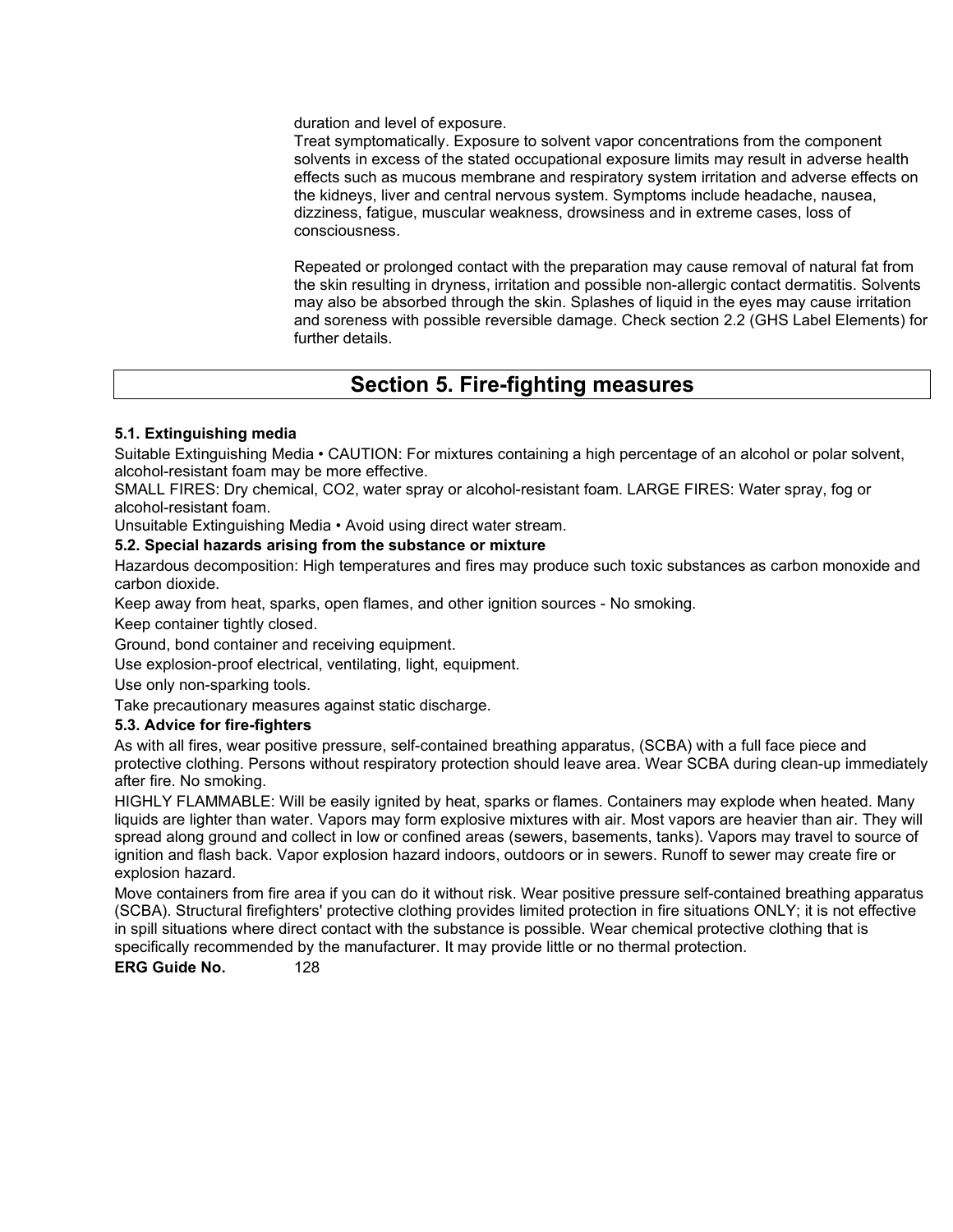# **Section 6. Accidental release measures**

#### **6.1. Personal precautions, protective equipment and emergency procedures**

Put on appropriate personal protective equipment (see section 8).

#### **6.2. Environmental precautions**

Do not allow spills to enter drains or waterways.

Use good personal hygiene practices. Wash hands before eating, drinking, smoking or using toilet. Promptly remove soiled clothing and wash thoroughly before reuse.

#### **6.3. Methods and material for containment and cleaning up**

Stop leak if you can do it without risk. Absorb or cover with dry earth, sand or other non-combustible material and transfer to containers. Use clean non-sparking tools to collect absorbed material. A vapor suppressing foam may be used to reduce vapors. All equipment used when handling the product must be grounded.

LARGE SPILLS: Dike far ahead of spill for later disposal.

LARGE SPILLS: Water spray may reduce vapor; but may not prevent ignition in closed spaces.

# **Section 7. Handling and storage**

## **7.1. Precautions for safe handling**

Handle containers carefully to prevent damage and spillage.

Keep away from heat, sparks, and flame. Do not use sparking tools. Take precautionary measures against static charges. All equipment used when handling the product must be grounded. Do not breathe mist, vapors and/or spray. Avoid contact with skin, eyes or clothing. Wear appropriate personal protective equipment, avoid direct contact. Wash thoroughly with soap and water after handling and before eating, drinking, or using tobacco..

## Check section 2.2 (GHS Label Elements) for further details. - [Prevention]

## **7.2. Conditions for safe storage, including any incompatibilities**

Store in a tightly closed container. Store in a cool/low-temperature, well-ventilated place.

Incompatible materials: Strong oxidizing agents and acids.

Check section 2.2 (GHS Label Elements) for further details. - [Storage]

#### **7.3. Specific end use(s)**

No data available.

## **Section 8. Exposure controls / personal protection**

## **8.1. Control parameters**

| <b>Exposure</b> |                      |              |                                               |  |  |
|-----------------|----------------------|--------------|-----------------------------------------------|--|--|
| CAS No.         | Ingredient           | Source       | Value                                         |  |  |
| 0000091-20-3    | Naphthalene          | <b>OSHA</b>  | TWA 10 ppm (50 mg/m3) STEL 15 ppm             |  |  |
|                 |                      |              | TWA: 10 ppm STEL: 15 ppm                      |  |  |
|                 |                      | <b>NIOSH</b> | TWA 10 ppm (50 mg/m3) STEL: 15 ppm (75 mg/m3) |  |  |
| 0008008-20-6    | Kerosene (petroleum) | <b>OSHA</b>  | No Established Limit                          |  |  |
|                 |                      | <b>ACGIH</b> | TWA: 200 mg/m3                                |  |  |
|                 |                      | <b>NIOSH</b> | TWA 100 mg/m3                                 |  |  |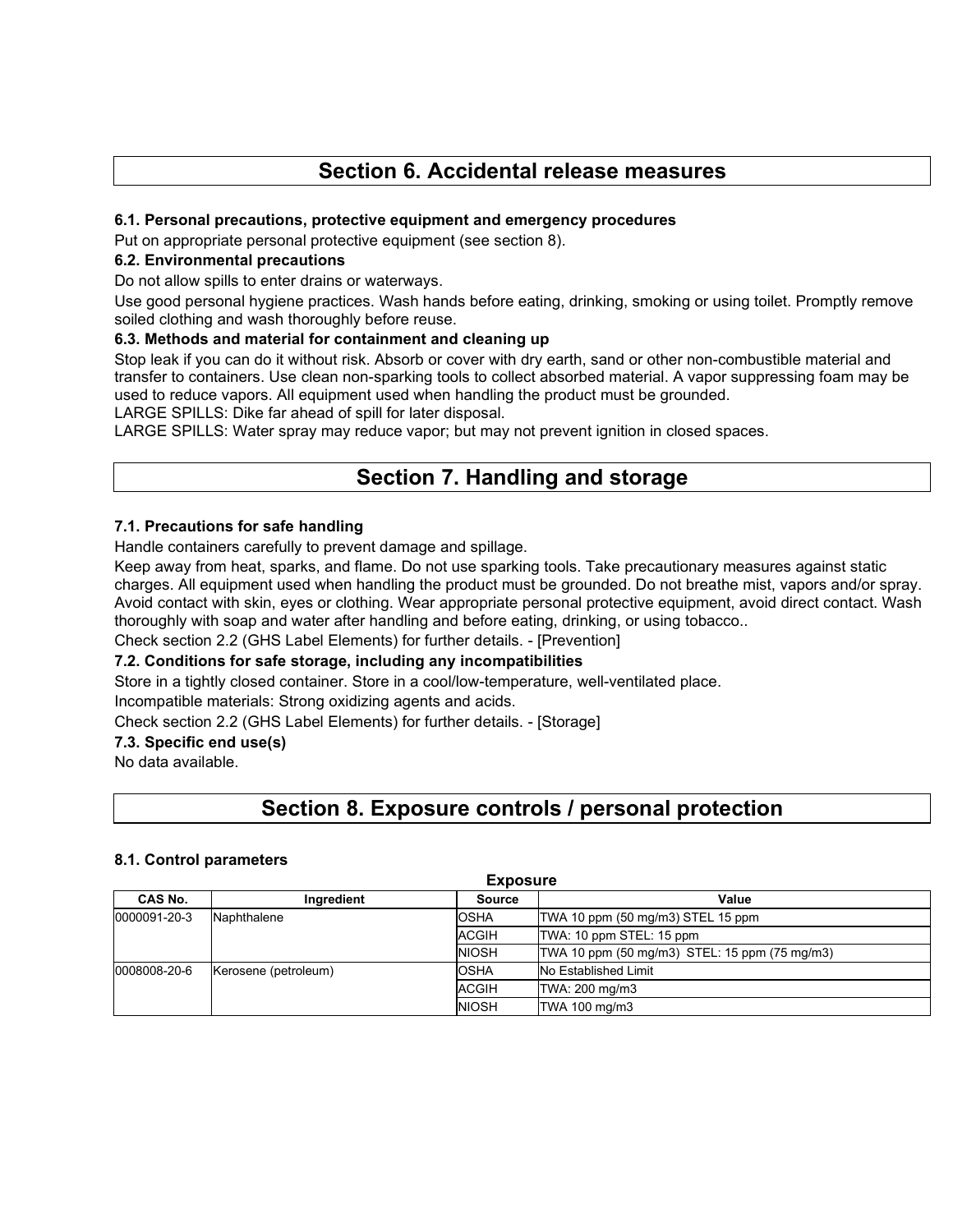| 8.2. Exposure controls      |                                                                                                                                                                                                                                                                                                                                        |
|-----------------------------|----------------------------------------------------------------------------------------------------------------------------------------------------------------------------------------------------------------------------------------------------------------------------------------------------------------------------------------|
| <b>Respiratory</b>          | If workers are exposed to concentrations above the exposure limit they must use the<br>appropriate, certified respirators.                                                                                                                                                                                                             |
| Eyes                        | Protective safety glasses recommended                                                                                                                                                                                                                                                                                                  |
| <b>Skin</b>                 | Protective gloves recommended.                                                                                                                                                                                                                                                                                                         |
| <b>Engineering Controls</b> | Provide adequate ventilation. Where reasonably practicable this should be achieved by the<br>use of local exhaust ventilation and good general extraction. If these are not sufficient to<br>maintain concentrations of particulates and any vapor below occupational exposure limits<br>suitable respiratory protection must be worn. |
| <b>Other Work Practices</b> | Use good personal hygiene practices. Wash hands before eating, drinking, smoking or<br>using toilet. Promptly remove soiled clothing and wash thoroughly before reuse.                                                                                                                                                                 |
|                             | Check section 2.2 (GHS Label Elements) for further details.                                                                                                                                                                                                                                                                            |

## **Section 9. Physical and chemical properties**

#### **9.1. Information on basic physical and chemical properties**

**Odor** Not Available **Odor threshold** Not determined **pH** Not Measured **Melting point / freezing point** Not Measured **Initial boiling point and boiling range 300 to 617 °F(148.8889 to 325 °C) Flash Point** > 96 °F(> 35.5556 °C ) **Evaporation rate (Ether = 1)** Not Measured **Flammability (solid, gas)** Not Applicable **Upper/lower flammability or explosive limits Lower Explosive Limit:** 0.7 %

**Vapor pressure (Pa)** Not Measured **Vapor Density**  $> 1$  Air=1 **Relative Density Contract 2.000 Maters 2.000 Maters 2.000 Maters 2.000 Maters 2.000 Maters 2.000 Maters 2.000 Maters 2.000 Maters 2.000 Maters 2.000 Maters 2.000 Maters 2.000 Maters 2.000 Maters 2.000 Maters 2.000 Mater Solubility in Water** Not Measured **Partition coefficient n-octanol/water (Log Kow)** Not Measured Auto-ignition temperature **Not Measured** Not Measured **Decomposition temperature** Not Measured **Viscosity (cSt)** Not Measured **Volatility/Vol (%)** > 98 % **Volatile by Weight**  $> 98 \%$ **9.2. Other information** No other relevant information.

**Appearance** Color: Various colors, Note: red dye is added to nontaxable fuel. Physical State: Liquid **Upper Explosive Limit:** 7 %

## **Section 10. Stability and reactivity**

## **10.1. Reactivity**

Hazardous Polymerization will not occur.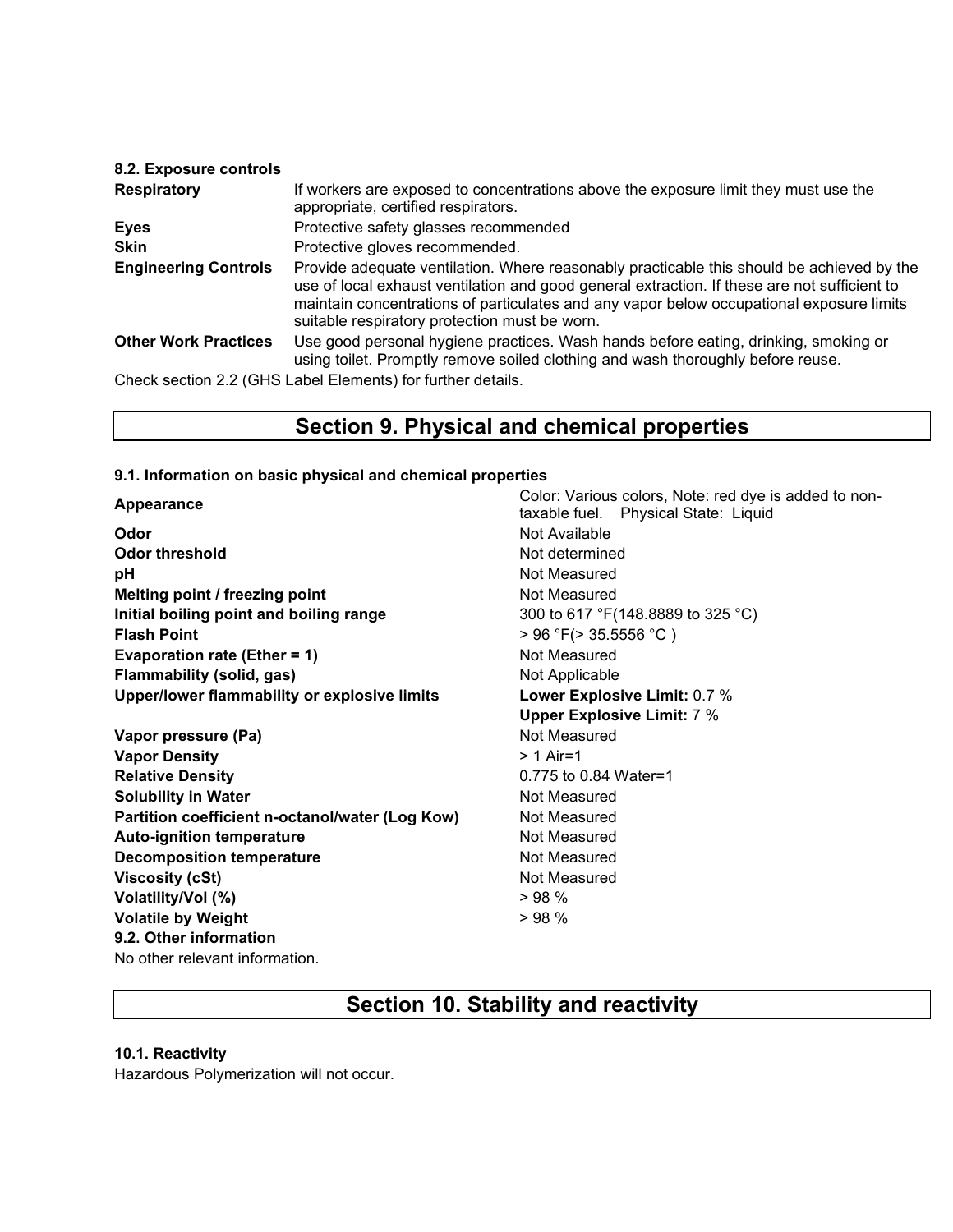#### **10.2. Chemical stability**

Stable under normal circumstances.

## **10.3. Possibility of hazardous reactions**

No data available.

#### **10.4. Conditions to avoid**

Excessive heat and open flame.

### **10.5. Incompatible materials**

Strong oxidizing agents and acids.

#### **10.6. Hazardous decomposition products**

High temperatures and fires may produce such toxic substances as carbon monoxide and carbon dioxide.

# **Section 11. Toxicological information**

#### **Acute toxicity**

Exposure to solvent vapor concentrations from the component solvents in excess of the stated occupational exposure limits may result in adverse health effects such as mucous membrane and respiratory system irritation and adverse effects on the kidneys, liver and central nervous system. Symptoms include headache, nausea, dizziness, fatigue, muscular weakness, drowsiness and in extreme cases, loss of consciousness.

Repeated or prolonged contact with the preparation may cause removal of natural fat from the skin resulting in dryness, irritation and possible non-allergic contact dermatitis. Solvents may also be absorbed through the skin. Splashes of liquid in the eyes may cause irritation and soreness with possible reversible damage.

Note: When no route specific LD50 data is available for an acute toxin, the converted acute toxicity point estimate was used in the calculation of the product's ATE (Acute Toxicity Estimate).

| Ingredient                         | Oral LD50.<br>mg/kg               | Skin LD50.<br>mg/kg                      | Inhalation<br>Vapor LC50,<br>ma/L/4hr | <b>Inhalation</b><br>Dust/Mist LC50.<br>mg/L/4hr | Inhalation<br>Gas LC50.<br>ppm |
|------------------------------------|-----------------------------------|------------------------------------------|---------------------------------------|--------------------------------------------------|--------------------------------|
| Kerosene (petroleum) - (8008-20-6) | > 5.000.00. Rat -<br>Category: NA | $>2.000.00$ .<br>Rabbit -<br>Category: 5 | No data<br>available                  | No data<br>available                             | No data<br>available           |
| Naphthalene - (91-20-3)            | 490.00. Rat -<br>Category: 4      | 20,000.00,<br>Rabbit -<br>Category: NA   | No data<br>available                  | No data<br>available                             | No data<br>available           |

#### **Carcinogen Data**

| CAS No.                     | Ingredient                    | <b>Source</b>   | Value                                                              |                                                                     |  |  |  |
|-----------------------------|-------------------------------|-----------------|--------------------------------------------------------------------|---------------------------------------------------------------------|--|--|--|
| 0000091-20-3                | Naphthalene                   | <b>OSHA</b>     | Regulated Carcinogen: No;                                          |                                                                     |  |  |  |
|                             |                               | <b>NTP</b>      |                                                                    | Known: No: Suspected: Yes:                                          |  |  |  |
|                             |                               | <b>IARC</b>     |                                                                    | Group 1: No; Group 2a: No; Group 2b: Yes; Group 3: No; Group 4: No; |  |  |  |
|                             |                               | ACGIH           | A <sub>3</sub>                                                     |                                                                     |  |  |  |
| 0008008-20-6                | Kerosene (petroleum)          | <b>OSHA</b>     |                                                                    | Regulated Carcinogen: No;                                           |  |  |  |
|                             |                               | <b>NTP</b>      |                                                                    | Known: No: Suspected: No:                                           |  |  |  |
|                             |                               | <b>IARC</b>     | Group 1: No: Group 2a: No: Group 2b: No: Group 3: No: Group 4: No: |                                                                     |  |  |  |
|                             |                               | <b>ACGIH A3</b> |                                                                    |                                                                     |  |  |  |
| <b>Classification</b>       |                               |                 | Category                                                           | <b>Hazard Description</b>                                           |  |  |  |
| Acute toxicity (oral)       |                               |                 |                                                                    | Not Applicable                                                      |  |  |  |
| Acute toxicity (dermal)     |                               |                 |                                                                    | Not Applicable                                                      |  |  |  |
| Acute toxicity (inhalation) |                               |                 |                                                                    | Not Applicable                                                      |  |  |  |
| Skin corrosion/irritation   |                               |                 | Not Applicable                                                     |                                                                     |  |  |  |
|                             | Serious eye damage/irritation |                 | Not Applicable                                                     |                                                                     |  |  |  |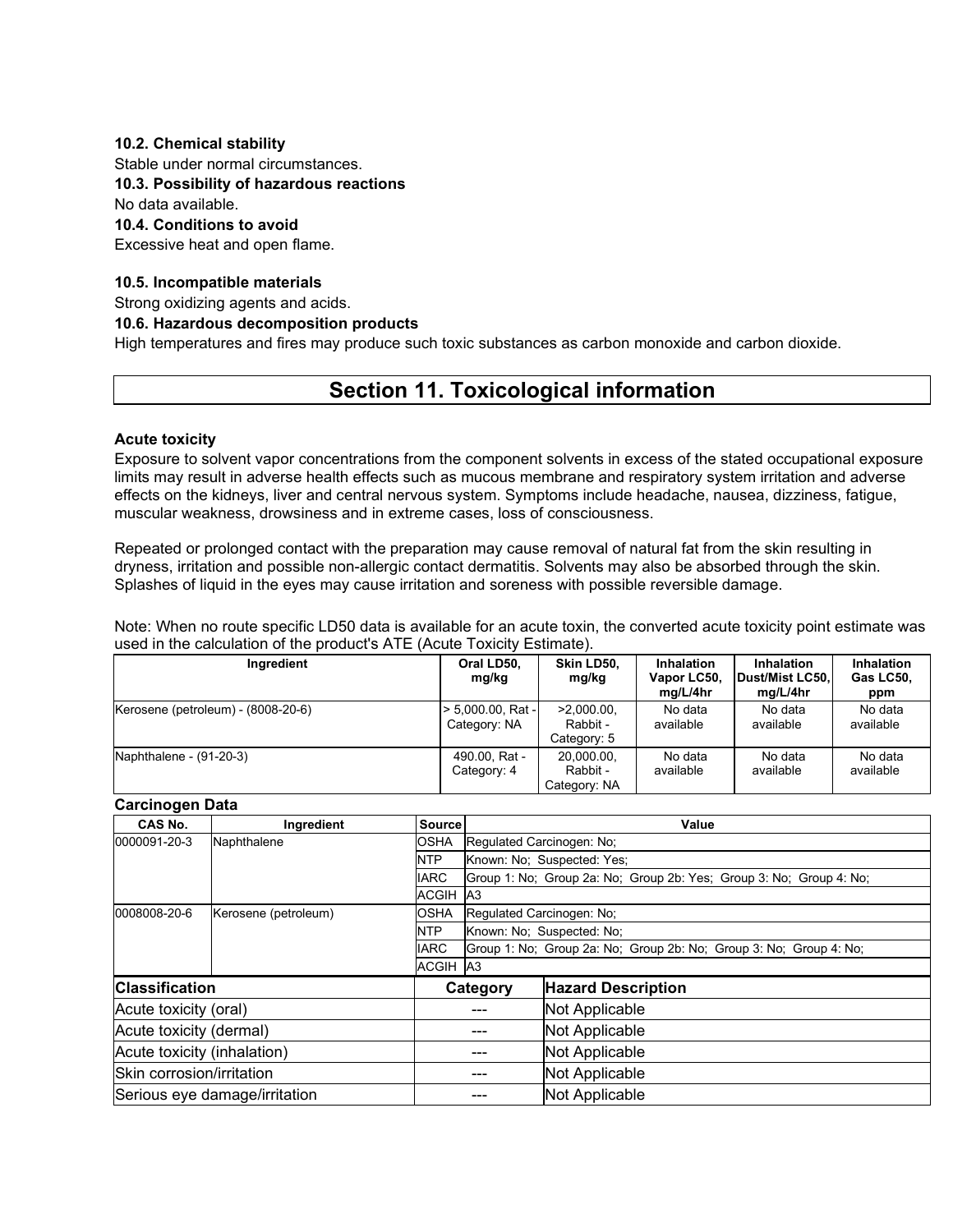| STOT-repeated exposure<br>Not Applicable<br>Aspiration hazard<br>Not Applicable |   |                              |  |  |
|---------------------------------------------------------------------------------|---|------------------------------|--|--|
| STOT-single exposure                                                            |   | Not Applicable               |  |  |
| Reproductive toxicity                                                           |   | Not Applicable               |  |  |
| Carcinogenicity                                                                 | າ | Suspected of causing cancer. |  |  |
| Germ cell mutagenicity                                                          |   | Not Applicable               |  |  |
| Skin sensitization                                                              |   | Not Applicable               |  |  |
| Respiratory sensitization                                                       |   | Not Applicable               |  |  |

## **12.1. Toxicity**

Toxic to aquatic life with long lasting effects.

No additional information provided for this product. See Section 3 for chemical specific data.

## **Aquatic Ecotoxicity**

| Ingredient                         | 96 hr LC50 fish,<br>mg/l        | 48 hr EC50 crustacea,<br>ma/l | ErC50 algae,<br>mg/l                             |
|------------------------------------|---------------------------------|-------------------------------|--------------------------------------------------|
| Kerosene (petroleum) - (8008-20-6) | 5.00, Oncorhynchus<br>mvkiss    | 1.40, Daphnia magna           | 3.00 (72 hr), Pseudokirchneriella<br>subcapitata |
| Naphthalene - (91-20-3)            | 0.99, Oncorhynchus<br>gorbuscha | 1.60, Daphnia magna           | 68.21 (96 hr), Scenedesmus<br>subspicatus        |

## **12.2. Persistence and degradability**

There is no data available on the preparation itself.

## **12.3. Bioaccumulative potential**

Not Measured

## **12.4. Mobility in soil**

No data available.

## **12.5. Results of PBT and vPvB assessment**

This product contains no PBT/vPvB chemicals.

## **12.6. Other adverse effects**

No data available.

## **Section 13. Disposal considerations**

## **13.1. Waste treatment methods**

Observe all federal, state and local regulations when disposing of this substance.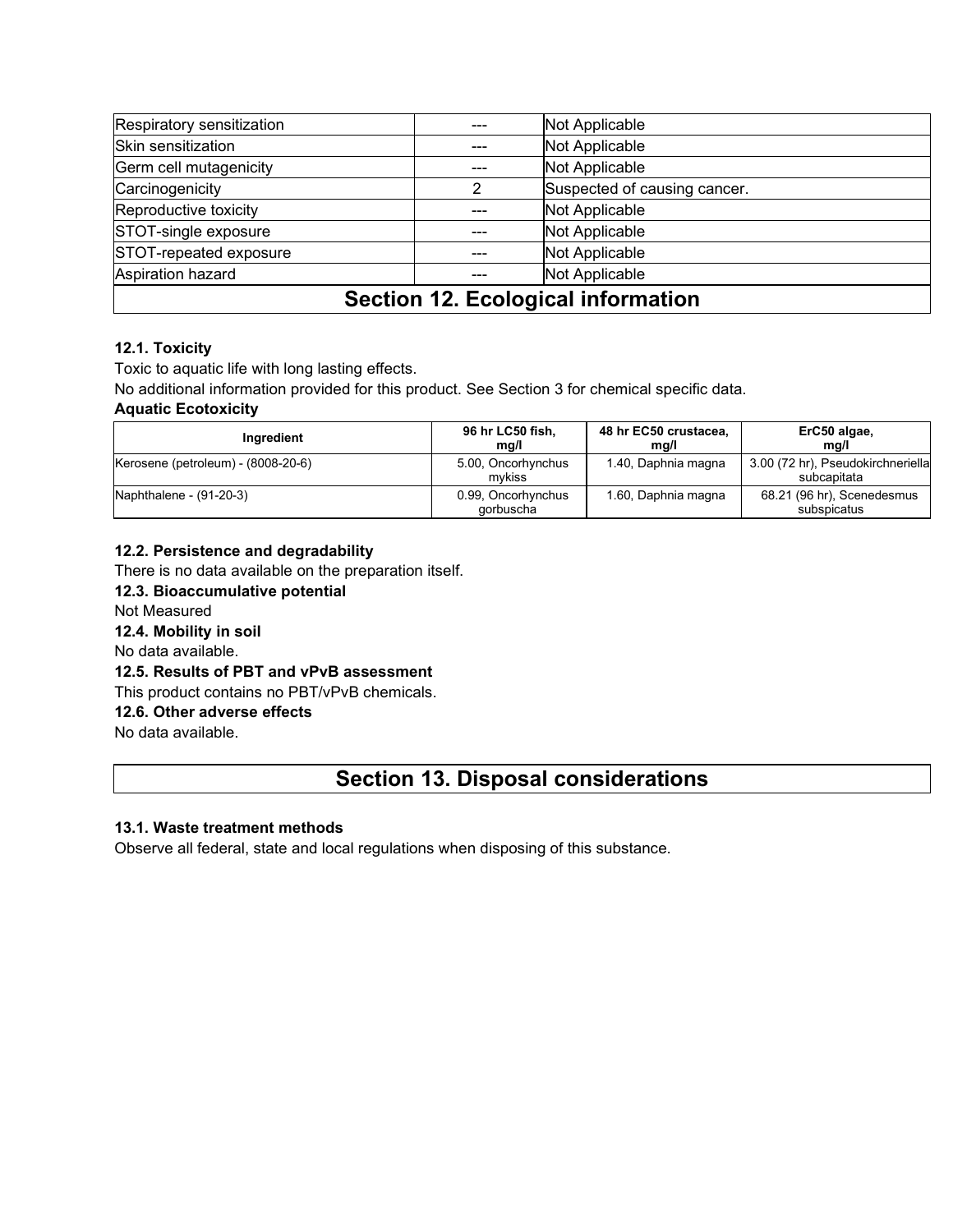# **Section 14. Transport information**

|                                    | <b>DOT (Domestic Surface)</b><br>Transportation)                                             | <b>IMO / IMDG (Ocean</b><br>Transportation) | <b>ICAO/IATA</b>                 |
|------------------------------------|----------------------------------------------------------------------------------------------|---------------------------------------------|----------------------------------|
| 14.1. UN number                    | UN1993                                                                                       | UN1993                                      | UN1993                           |
| 14.2. UN proper                    | UN1993, Flammable liquids, n.o.s., Flammable liquids, n.o.s.,                                |                                             | Flammable liquids, n.o.s.,       |
| shipping name                      | (Kerosene, Combustible liquid), 3, III (Kerosene, Combustible liquid) (Kerosene, Combustible |                                             | liquid)                          |
| 14.3. Transport                    | <b>DOT Hazard Class: 3</b>                                                                   | IMDG: 3                                     | Air Class: 3                     |
| hazard class(es)                   | <b>Sub Class: Not Applicable</b>                                                             | <b>Sub Class: Not Applicable</b>            | <b>Sub Class: Not Applicable</b> |
| 14.4. Packing                      | $\mathbf{III}$                                                                               | Ш                                           | Ш                                |
| group                              |                                                                                              |                                             |                                  |
| 14.5. Environmental hazards        |                                                                                              |                                             |                                  |
| <b>IMDG</b>                        | Marine Pollutant: Yes; (Naphthalene)                                                         |                                             |                                  |
| 14.6. Special precautions for user |                                                                                              |                                             |                                  |
|                                    | Not Applicable                                                                               |                                             |                                  |

# **Section 15. Regulatory information**

**Regulatory Overview** The regulatory data in Section 15 is not intended to be all-inclusive, only selected regulations are represented.

**Toxic Substance Control Act ( TSCA)** All components of this material are either listed or exempt from listing on the TSCA Inventory.

#### **EPCRA 302 Extremely Hazardous:**

To the best of our knowledge, there are no chemicals at levels which require reporting under this statute.

**EPCRA 313 Toxic Chemicals:**

Ethylbenzene Naphthalene

**Proposition 65 - Carcinogens (>0.0%):**

Ethylbenzene

**Naphthalene** 

**Proposition 65 - Developmental Toxins (>0.0%):**

To the best of our knowledge, there are no chemicals at levels which require reporting under this statute. **Proposition 65 - Female Repro Toxins (>0.0%):**

To the best of our knowledge, there are no chemicals at levels which require reporting under this statute.

**Proposition 65 - Male Repro Toxins (>0.0%):**

To the best of our knowledge, there are no chemicals at levels which require reporting under this statute.

## **Proposition 65 Label Warning:**



WARNING: This product can expose you to chemicals including [Ethylbenzene , Naphthalene], which are known to the State of California to cause cancer. For more information go to [www.P65Warnings.ca.gov.](http://www.p65warnings.ca.gov/)